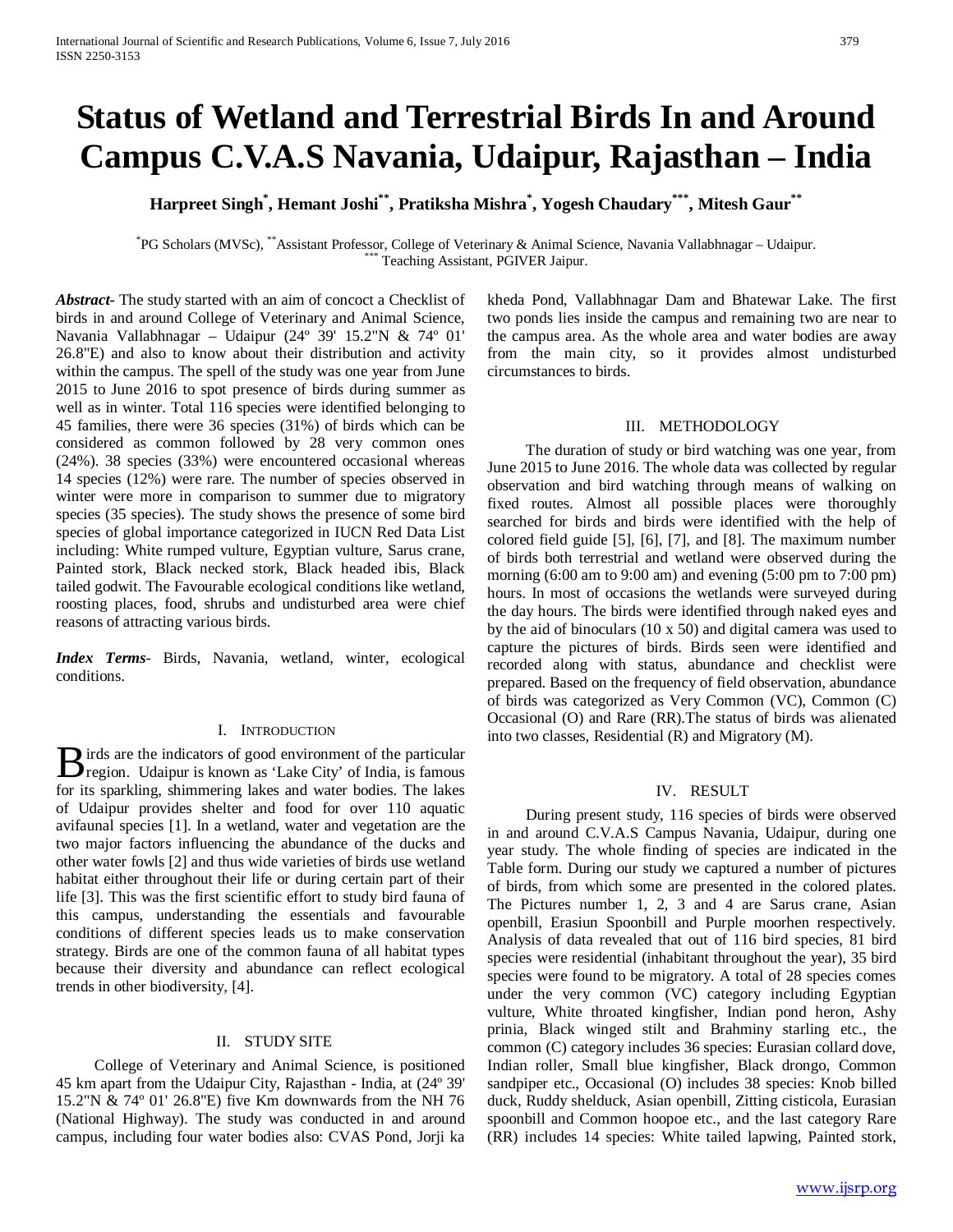Black-tailed godwit and Red avadavat etc. We also separate out bird species of global importance categorized in IUCN Red Data List.

|  |  |  | Table: Representing the checklist of birds in and around C.V.A.S, Campus Navania – Udaipur. |  |
|--|--|--|---------------------------------------------------------------------------------------------|--|
|  |  |  |                                                                                             |  |

| No.<br>ce<br><b>VC</b><br>Accipitridae<br><b>Black</b> kite<br>$\mathbb{R}$<br>1<br>Milvus migrans<br>$\overline{2}$<br>$\mathcal{C}$<br>Elanus caeruleus<br>Black shouldered kite<br>$\mathbf R$<br>3<br>Haliastur Indus<br>$\mathbf O$<br>Brahminy kite<br>$\mathbb{R}$<br>$\overline{4}$<br>Egyptian vulture*<br><b>VC</b><br>$\mathbb{R}$<br>Neophron percnopterus<br>$\overline{5}$<br>$\overline{C}$<br>Shikra<br>$\mathbf R$<br>Accipiter badiusbadius<br>$\mathbf O$<br>6<br>Steppe eagle<br>$\mathbf R$<br>Aquila nipalensis<br>$\overline{7}$<br>RR<br>Western Marsh harrier<br>M<br>Circus aeruginosus<br>8<br>White rumped vulture*<br><b>RR</b><br>Gyps bengalensis<br>M<br>9<br>Alcedinidae<br>Cerylerudis<br>$\mathbf O$<br>Lesser pied kingfisher<br>$\mathbb{R}$<br>$\mathcal{C}$<br>10<br>Alcedoatthis<br>Small blue kingfisher<br>$\mathbb{R}$<br><b>VC</b><br>11<br>White throated kingfisher<br>$\mathbb{R}$<br>Halcyon smyrnensis<br>12<br>Anatidae<br>Anser indicus<br>$\mathbf O$<br>M<br>Bar headed goose<br>13<br>$\mathbf{O}$<br>Common pochard<br>M<br>Aythyaferina<br>14<br>Common teal<br>$\mathbf{O}$<br>M<br>Anas crecca | <b>Status</b> |
|----------------------------------------------------------------------------------------------------------------------------------------------------------------------------------------------------------------------------------------------------------------------------------------------------------------------------------------------------------------------------------------------------------------------------------------------------------------------------------------------------------------------------------------------------------------------------------------------------------------------------------------------------------------------------------------------------------------------------------------------------------------------------------------------------------------------------------------------------------------------------------------------------------------------------------------------------------------------------------------------------------------------------------------------------------------------------------------------------------------------------------------------------------|---------------|
|                                                                                                                                                                                                                                                                                                                                                                                                                                                                                                                                                                                                                                                                                                                                                                                                                                                                                                                                                                                                                                                                                                                                                          |               |
|                                                                                                                                                                                                                                                                                                                                                                                                                                                                                                                                                                                                                                                                                                                                                                                                                                                                                                                                                                                                                                                                                                                                                          |               |
|                                                                                                                                                                                                                                                                                                                                                                                                                                                                                                                                                                                                                                                                                                                                                                                                                                                                                                                                                                                                                                                                                                                                                          |               |
|                                                                                                                                                                                                                                                                                                                                                                                                                                                                                                                                                                                                                                                                                                                                                                                                                                                                                                                                                                                                                                                                                                                                                          |               |
|                                                                                                                                                                                                                                                                                                                                                                                                                                                                                                                                                                                                                                                                                                                                                                                                                                                                                                                                                                                                                                                                                                                                                          |               |
|                                                                                                                                                                                                                                                                                                                                                                                                                                                                                                                                                                                                                                                                                                                                                                                                                                                                                                                                                                                                                                                                                                                                                          |               |
|                                                                                                                                                                                                                                                                                                                                                                                                                                                                                                                                                                                                                                                                                                                                                                                                                                                                                                                                                                                                                                                                                                                                                          |               |
|                                                                                                                                                                                                                                                                                                                                                                                                                                                                                                                                                                                                                                                                                                                                                                                                                                                                                                                                                                                                                                                                                                                                                          |               |
|                                                                                                                                                                                                                                                                                                                                                                                                                                                                                                                                                                                                                                                                                                                                                                                                                                                                                                                                                                                                                                                                                                                                                          |               |
|                                                                                                                                                                                                                                                                                                                                                                                                                                                                                                                                                                                                                                                                                                                                                                                                                                                                                                                                                                                                                                                                                                                                                          |               |
|                                                                                                                                                                                                                                                                                                                                                                                                                                                                                                                                                                                                                                                                                                                                                                                                                                                                                                                                                                                                                                                                                                                                                          |               |
|                                                                                                                                                                                                                                                                                                                                                                                                                                                                                                                                                                                                                                                                                                                                                                                                                                                                                                                                                                                                                                                                                                                                                          |               |
|                                                                                                                                                                                                                                                                                                                                                                                                                                                                                                                                                                                                                                                                                                                                                                                                                                                                                                                                                                                                                                                                                                                                                          |               |
|                                                                                                                                                                                                                                                                                                                                                                                                                                                                                                                                                                                                                                                                                                                                                                                                                                                                                                                                                                                                                                                                                                                                                          |               |
|                                                                                                                                                                                                                                                                                                                                                                                                                                                                                                                                                                                                                                                                                                                                                                                                                                                                                                                                                                                                                                                                                                                                                          |               |
| 15<br>Eurasian wigeon<br>$\mathbf O$<br>Anas Penelope<br>M                                                                                                                                                                                                                                                                                                                                                                                                                                                                                                                                                                                                                                                                                                                                                                                                                                                                                                                                                                                                                                                                                               |               |
| $\overline{16}$<br>Gadwall<br>$\mathbf O$<br>M<br>Anas strepera                                                                                                                                                                                                                                                                                                                                                                                                                                                                                                                                                                                                                                                                                                                                                                                                                                                                                                                                                                                                                                                                                          |               |
| $\overline{17}$<br>Sarkidiornis melanotos<br>Knob billed duck<br>$\mathbf{O}$<br>M                                                                                                                                                                                                                                                                                                                                                                                                                                                                                                                                                                                                                                                                                                                                                                                                                                                                                                                                                                                                                                                                       |               |
| $\overline{18}$<br>Mallard<br>Anas platyrhynchos<br>$\mathbf O$<br>M                                                                                                                                                                                                                                                                                                                                                                                                                                                                                                                                                                                                                                                                                                                                                                                                                                                                                                                                                                                                                                                                                     |               |
| $\overline{19}$<br>$\overline{\rm C}$<br>Northern pintail<br>M<br>Anas acuta                                                                                                                                                                                                                                                                                                                                                                                                                                                                                                                                                                                                                                                                                                                                                                                                                                                                                                                                                                                                                                                                             |               |
| $\overline{C}$<br>$\overline{20}$<br>Northern shoveler<br>Anas clypeata<br>M                                                                                                                                                                                                                                                                                                                                                                                                                                                                                                                                                                                                                                                                                                                                                                                                                                                                                                                                                                                                                                                                             |               |
| 21<br>Ruddy shelduck<br>$\mathbf O$<br>Tadorna ferruginea<br>M                                                                                                                                                                                                                                                                                                                                                                                                                                                                                                                                                                                                                                                                                                                                                                                                                                                                                                                                                                                                                                                                                           |               |
| $\overline{22}$<br><b>Tufted Pochard</b><br>$\mathbf O$<br>Aythya fuligula<br>$\mathbf{M}$                                                                                                                                                                                                                                                                                                                                                                                                                                                                                                                                                                                                                                                                                                                                                                                                                                                                                                                                                                                                                                                               |               |
| $\overline{23}$<br>$\overline{\text{VC}}$<br>Apodidae<br>Common swift<br>$\mathbb{R}$<br>Apusapus                                                                                                                                                                                                                                                                                                                                                                                                                                                                                                                                                                                                                                                                                                                                                                                                                                                                                                                                                                                                                                                        |               |
| <b>Bubulcus</b> ibis<br>$\overline{\text{VC}}$<br>24<br>Ardeidae<br>$\mathbb{R}$<br>Cattle egret                                                                                                                                                                                                                                                                                                                                                                                                                                                                                                                                                                                                                                                                                                                                                                                                                                                                                                                                                                                                                                                         |               |
| $\overline{25}$<br>$\overline{\rm C}$<br>Ergetta alba<br>Greater egret<br>$\mathbb{R}$                                                                                                                                                                                                                                                                                                                                                                                                                                                                                                                                                                                                                                                                                                                                                                                                                                                                                                                                                                                                                                                                   |               |
| $\overline{\rm C}$<br>$\overline{26}$<br>Ardea cinerea<br>Grey heron<br>${\bf R}$                                                                                                                                                                                                                                                                                                                                                                                                                                                                                                                                                                                                                                                                                                                                                                                                                                                                                                                                                                                                                                                                        |               |
| 27<br>$\overline{\text{VC}}$<br>Ardeolagrayii<br>Indian pond heron<br>${\bf R}$                                                                                                                                                                                                                                                                                                                                                                                                                                                                                                                                                                                                                                                                                                                                                                                                                                                                                                                                                                                                                                                                          |               |
| 28<br>$\overline{C}$<br>Mesophoyx intermedia<br>Intermediate egret<br>${\bf R}$                                                                                                                                                                                                                                                                                                                                                                                                                                                                                                                                                                                                                                                                                                                                                                                                                                                                                                                                                                                                                                                                          |               |
| 29<br>$\overline{C}$<br>Little egret<br>$\mathbf R$<br>Egrettagarzetta                                                                                                                                                                                                                                                                                                                                                                                                                                                                                                                                                                                                                                                                                                                                                                                                                                                                                                                                                                                                                                                                                   |               |
| 30<br>$\overline{C}$<br>Purple heron<br>Ardea purpurea<br>$\mathbf R$                                                                                                                                                                                                                                                                                                                                                                                                                                                                                                                                                                                                                                                                                                                                                                                                                                                                                                                                                                                                                                                                                    |               |
| $\overline{31}$<br>Bucerotidae<br>Ocyceros birostris<br>Indian grey hornbill<br>$\mathbf O$<br>$\mathbf R$                                                                                                                                                                                                                                                                                                                                                                                                                                                                                                                                                                                                                                                                                                                                                                                                                                                                                                                                                                                                                                               |               |
| $\overline{32}$<br>Burhinidae<br><b>Burhinus</b> oedicnemus<br>Eurasian thick knee<br>$\mathcal{C}$<br>$\mathbb{R}$                                                                                                                                                                                                                                                                                                                                                                                                                                                                                                                                                                                                                                                                                                                                                                                                                                                                                                                                                                                                                                      |               |
| 33<br>$\overline{C}$<br>Great thick knee<br>${\bf R}$<br>Esacus recurvirostris                                                                                                                                                                                                                                                                                                                                                                                                                                                                                                                                                                                                                                                                                                                                                                                                                                                                                                                                                                                                                                                                           |               |
| 34<br>$\overline{RR}$<br>Campephagidae<br>Small minivet<br>M<br>Pericrocotus cinnamomeus                                                                                                                                                                                                                                                                                                                                                                                                                                                                                                                                                                                                                                                                                                                                                                                                                                                                                                                                                                                                                                                                 |               |
| $\overline{35}$<br>Charadriidae<br>RR<br>Charadrius dubius<br>Common ringed plover<br>$\mathbf R$                                                                                                                                                                                                                                                                                                                                                                                                                                                                                                                                                                                                                                                                                                                                                                                                                                                                                                                                                                                                                                                        |               |
| 36<br>Vanellus indicus<br>Red wattaled lapwing<br>VC<br>R                                                                                                                                                                                                                                                                                                                                                                                                                                                                                                                                                                                                                                                                                                                                                                                                                                                                                                                                                                                                                                                                                                |               |
| 37<br>Vanellus leucurus<br>White tailed lapwing<br><b>RR</b><br>M                                                                                                                                                                                                                                                                                                                                                                                                                                                                                                                                                                                                                                                                                                                                                                                                                                                                                                                                                                                                                                                                                        |               |
| 38<br>Ciconiidae<br>Asian openbill<br>Anastomus oscitans<br>$\mathbf{O}$<br>$\mathbf R$                                                                                                                                                                                                                                                                                                                                                                                                                                                                                                                                                                                                                                                                                                                                                                                                                                                                                                                                                                                                                                                                  |               |
| 39<br>Black necked stork*<br>Ephippiorhynchus asiaticus<br>$\mathbf{O}$<br>$\mathbb{R}$                                                                                                                                                                                                                                                                                                                                                                                                                                                                                                                                                                                                                                                                                                                                                                                                                                                                                                                                                                                                                                                                  |               |
| $40\,$<br>Mycteria leucocephala<br>Painted stork*<br>RR<br>$\mathbb{R}$                                                                                                                                                                                                                                                                                                                                                                                                                                                                                                                                                                                                                                                                                                                                                                                                                                                                                                                                                                                                                                                                                  |               |
| Woolly-necked Stork<br>41<br>Ciconia episcopus<br>RR<br>M                                                                                                                                                                                                                                                                                                                                                                                                                                                                                                                                                                                                                                                                                                                                                                                                                                                                                                                                                                                                                                                                                                |               |
| $\overline{\text{VC}}$<br>42<br>Cisticolidae<br>Prinias socialis<br>Ashy prinia<br>$\mathbf R$                                                                                                                                                                                                                                                                                                                                                                                                                                                                                                                                                                                                                                                                                                                                                                                                                                                                                                                                                                                                                                                           |               |
| $\mathsf{C}$<br>43<br>Prinia inornata<br>Plain prinia<br>$\mathbf R$                                                                                                                                                                                                                                                                                                                                                                                                                                                                                                                                                                                                                                                                                                                                                                                                                                                                                                                                                                                                                                                                                     |               |
| 44<br>Cisticola juncidis<br>Zitting cisticola<br>$\mathbf{O}$<br>$\mathbb{R}$                                                                                                                                                                                                                                                                                                                                                                                                                                                                                                                                                                                                                                                                                                                                                                                                                                                                                                                                                                                                                                                                            |               |
| 45<br><b>VC</b><br>Columbidae<br>Columba livia<br>Common rock Pigeon<br>$\mathbf R$                                                                                                                                                                                                                                                                                                                                                                                                                                                                                                                                                                                                                                                                                                                                                                                                                                                                                                                                                                                                                                                                      |               |
| $\mathsf{C}$<br>46<br>Streptopelia decaocto<br>Eurasian collard dove<br>$\mathbf R$                                                                                                                                                                                                                                                                                                                                                                                                                                                                                                                                                                                                                                                                                                                                                                                                                                                                                                                                                                                                                                                                      |               |
| $\overline{C}$<br>Laughing dove<br>47<br>Streptopelia senegalensis<br>$\mathbf R$                                                                                                                                                                                                                                                                                                                                                                                                                                                                                                                                                                                                                                                                                                                                                                                                                                                                                                                                                                                                                                                                        |               |
| 48<br>Strepopelia chinensis<br>Spotted dove<br>$\mathbf{O}$<br>$\mathbf R$                                                                                                                                                                                                                                                                                                                                                                                                                                                                                                                                                                                                                                                                                                                                                                                                                                                                                                                                                                                                                                                                               |               |
| 49<br><b>VC</b><br>Corvidae<br>Corvus macrorhynchos<br>Eastern jungle crow<br>$\mathbf R$                                                                                                                                                                                                                                                                                                                                                                                                                                                                                                                                                                                                                                                                                                                                                                                                                                                                                                                                                                                                                                                                |               |
| 50<br><b>VC</b><br>Corvus splendens<br>House crow<br>$\mathbb{R}$                                                                                                                                                                                                                                                                                                                                                                                                                                                                                                                                                                                                                                                                                                                                                                                                                                                                                                                                                                                                                                                                                        |               |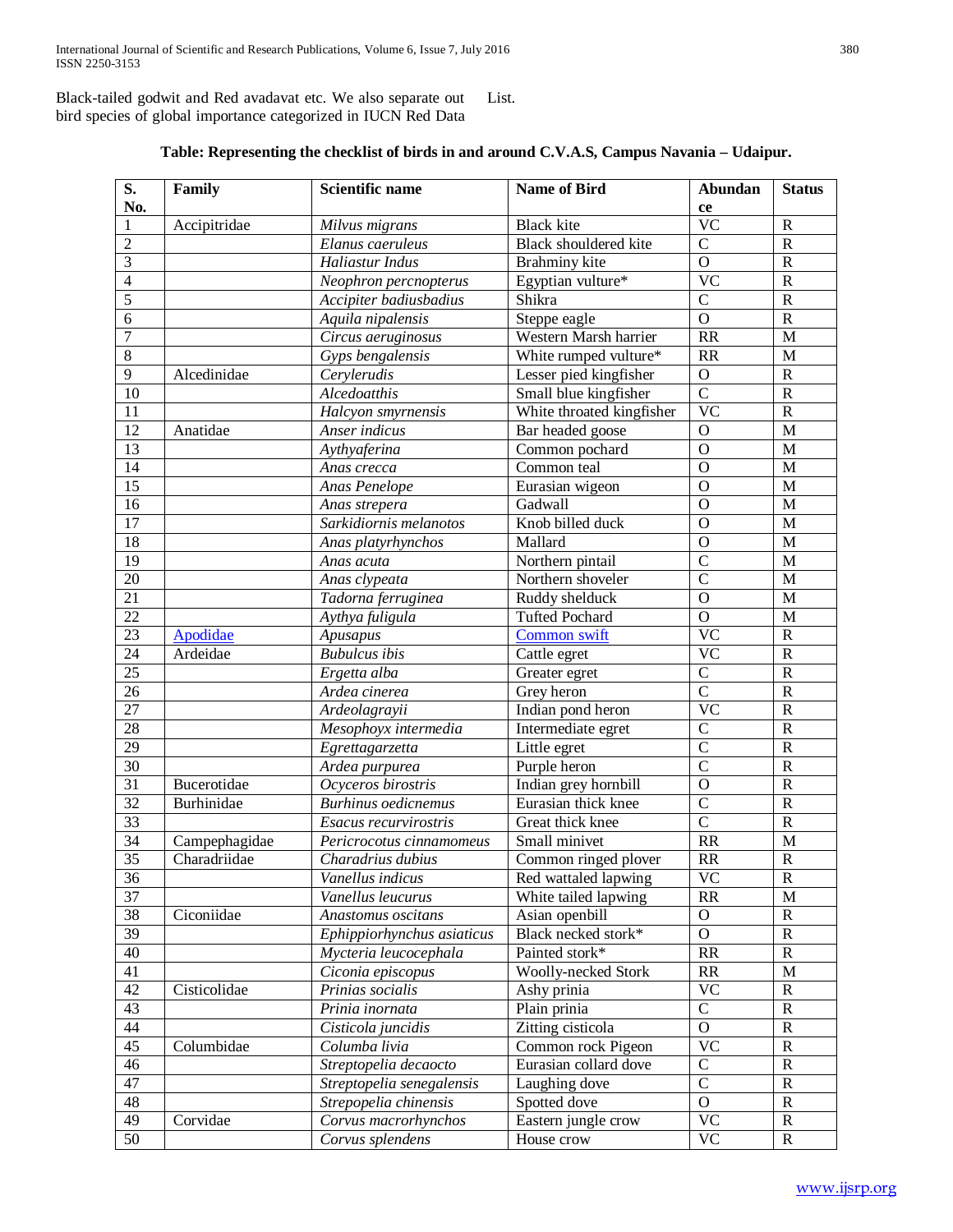| 51              |                   | Dendrocitta vagabunda           | Rufous treepie                       | <b>VC</b>                  | ${\bf R}$                |
|-----------------|-------------------|---------------------------------|--------------------------------------|----------------------------|--------------------------|
| $\overline{52}$ | Coraciidae        | Coracius benghalensis           | Indian roller                        | $\overline{C}$             | ${\bf R}$                |
| $\overline{53}$ | Cuculidae         | Eudynamys scolopacea            | Asian koel                           | $\overline{VC}$            | ${\bf R}$                |
| $\overline{54}$ |                   | Centropus sinensis              | Greater coucal                       | $\overline{\rm C}$         | ${\bf R}$                |
| $\overline{55}$ | Diguridae         | Dicrurus macrocercus            | Black drongo                         | $\overline{C}$             | ${\bf R}$                |
| $\overline{56}$ | Estrildidae       | Amandava amandava               | Red avadavat                         | RR                         | $\mathbf M$              |
| 57              | Gruidae           | Grus grus                       | Common crane                         | RR                         | $\mathbf M$              |
| 58              |                   | <b>Grus Antigone</b>            | Sarus crane*                         | $\mathbf{C}$               | ${\bf R}$                |
| 59              | Hirundinidae      | Hirundo concolor                | Dusky Martin                         | $\overline{VC}$            | ${\bf R}$                |
| 60              |                   | Hirundo smithii                 | Wire-tailed swallow                  | $\overline{VC}$            | ${\bf R}$                |
| 61              | Leiothrichidae    | Turdoides caudatus              | Common babbler                       | $\overline{C}$             | ${\bf R}$                |
| 62              |                   | Turdoides striata               | Jungle babbler                       | $\overline{\text{VC}}$     | ${\bf R}$                |
| 63              |                   | Chrysomma sinense               | Yellow eyed babbler                  | $\overline{C}$             | ${\bf R}$                |
| 64              | Meropidae         | Merops orientalis               | Green bee-eater                      | $\overline{\text{VC}}$     | ${\bf R}$                |
| 65              | Motacillidae      | Motacilla alba                  | White wagtail                        | $\mathbf{O}$               | $\mathbf M$              |
| 66              | Muscicapidae      | Saxicola torquatus              | Common stonechat                     | $\mathbf O$                | ${\bf R}$                |
| 67              |                   | Saxicoloides fulicola           | Indian black robin                   | $\mathcal{C}$              | ${\bf R}$                |
| 68              |                   | Copsychus saularis              | Oriental magpie robin                | $\overline{C}$             | $\mathbf R$              |
| 69              |                   | Saxicola caprata                | Pied bushchat                        | $\mathbf{O}$               | $\mathbf M$              |
| $\overline{70}$ | Nectariniidae     | Nectarinia asiatica             | Purple sunbird                       | $\overline{VC}$            | ${\bf R}$                |
| $71\,$          | Paridae           | Parus major                     | Great tit                            | $\overline{C}$             | ${\bf R}$                |
| 72              | Pelecanidae       | Pelecanus onocrotalus           | Great white pelican                  | RR                         | $\mathbf M$              |
| 73              | Phalacrocoracidae | Phalacrocorax carbo             | Great cormorant                      | $\mathbf O$                | ${\bf R}$                |
| 74              |                   | Phalacrocorax nigar             | Little cormorant                     | $\mathbf C$                | ${\bf R}$                |
| 75              | Phasianidae       | Francolinus pondicerianus       | Grey francolin                       | $\overline{C}$             | ${\bf R}$                |
| 76              |                   | Pavo cristatus                  | Indian peafowl                       | $\overline{\text{VC}}$     | ${\bf R}$                |
| 77              |                   | Francolinus pictus              | Painted francolin                    | $\overline{\mathsf{C}}$    | $\mathbf R$              |
| 78              | Phoenicopteridae  | Phoenicopterus roseus           | Greater flamingo                     | $\mathbf{O}$               | $\mathbf M$              |
| 79              | Ploceidae         | Ploceus philippinus             | Baya weaver                          | RR                         | ${\bf R}$                |
| 80              | Psittacidae       | Psittacula eupatria             | Alexandrine parakeet                 | $\overline{O}$             | ${\bf R}$                |
| 81              |                   | Psittacula cyanocephala         | Plum headed parakeet                 | <b>VC</b>                  | ${\bf R}$                |
| 82              |                   | Psittacula krameri              | <b>Rose-ringed Parakeet</b>          | RR                         | ${\bf R}$                |
| 83              | Passeridae        | Passer domesticus               | House sparrow                        | <b>VC</b>                  | ${\bf R}$                |
| 84              | Pycnonotidae      | Pycnonotus cafer                | Red vented bulbul                    | <b>VC</b>                  | ${\bf R}$                |
| 85              | Rallidae          | Gallinula chloropus             | Common moorhen                       | <b>VC</b>                  | ${\bf R}$                |
| 86              |                   | Fulica atra                     | Eurasian coot                        | $\overline{C}$             | $\mathbf{M}$             |
| 87              |                   | Porphyrio porphyria             | Purple swamp hen                     | $\overline{C}$             | ${\bf R}$                |
| $\overline{88}$ | Rhipiduridae      | Rhipidura aureola               | White-browed Fantail                 | $\overline{0}$             | $\overline{\text{R}}$    |
| 89              | Recurvirostridae  | Himantopus himantopus           | Black winged stilt                   | <b>VC</b>                  | $\mathbb{R}$             |
| 90              | Rostratulidae     | Rostratula benghalensis         | Greater painted-snipe                | $\mathbf C$                | $\mathbf M$              |
| 91              |                   | Charadrius alexandrines         | Kentish plover                       | $\mathbf{O}$               | M                        |
| 92              |                   | Charadrius dubius               | Little ringed plover                 | $\mathbf{O}$               | M                        |
| 93              | Scolopacidae      | Limosa limosa                   | Black-tailed godwit*                 | RR                         | M                        |
| 94              |                   |                                 |                                      |                            |                          |
| 95              |                   |                                 |                                      |                            |                          |
| 96              |                   | Gallinago gallinago             | Common snipe                         | $\mathbf{O}$               | ${\bf R}$                |
|                 |                   | Actitis hypoleucos              | Common sandpiper                     | $\mathbf{O}$               | M                        |
|                 |                   | Tringa ochropus                 | Green sandpiper                      | $\mathbf O$                | $\mathbf M$              |
| 97              |                   | Lymnocryptes minimus            | Jack snipe                           | $\mathbf{O}$               | M                        |
| 98              |                   | Gallinago stenura               | Pintail snipe                        | $\mathbf O$                | $\mathbf M$              |
| 99              |                   | Philomachus pugnax              | Ruff                                 | $\mathbf{O}$               | M                        |
| 100             |                   | Tringa erythropus               | Spotted redshank                     | $\mathbf{O}$               | M                        |
| 101             |                   | Tringa glareola                 | Wood sandpiper                       | $\mathbf{O}$               | M                        |
| 102             | Sternidae         | Sterna aurantia                 | River tern                           | <b>VC</b>                  | ${\bf R}$                |
| 103             | Strigidae         | Tyto alba                       | Barn owl                             | $\mathbf{O}$               | ${\bf R}$                |
| 104             |                   | Glaucidium radiatum             | Jungle owlet                         | $\mathcal{C}$              | ${\bf R}$                |
| 105<br>106      | Sturnidae         | Athene brama<br>Grawpila Contra | Spotted owlet<br>Asian pied starling | $\mathbf C$<br>$\mathbf C$ | ${\bf R}$<br>$\mathbf R$ |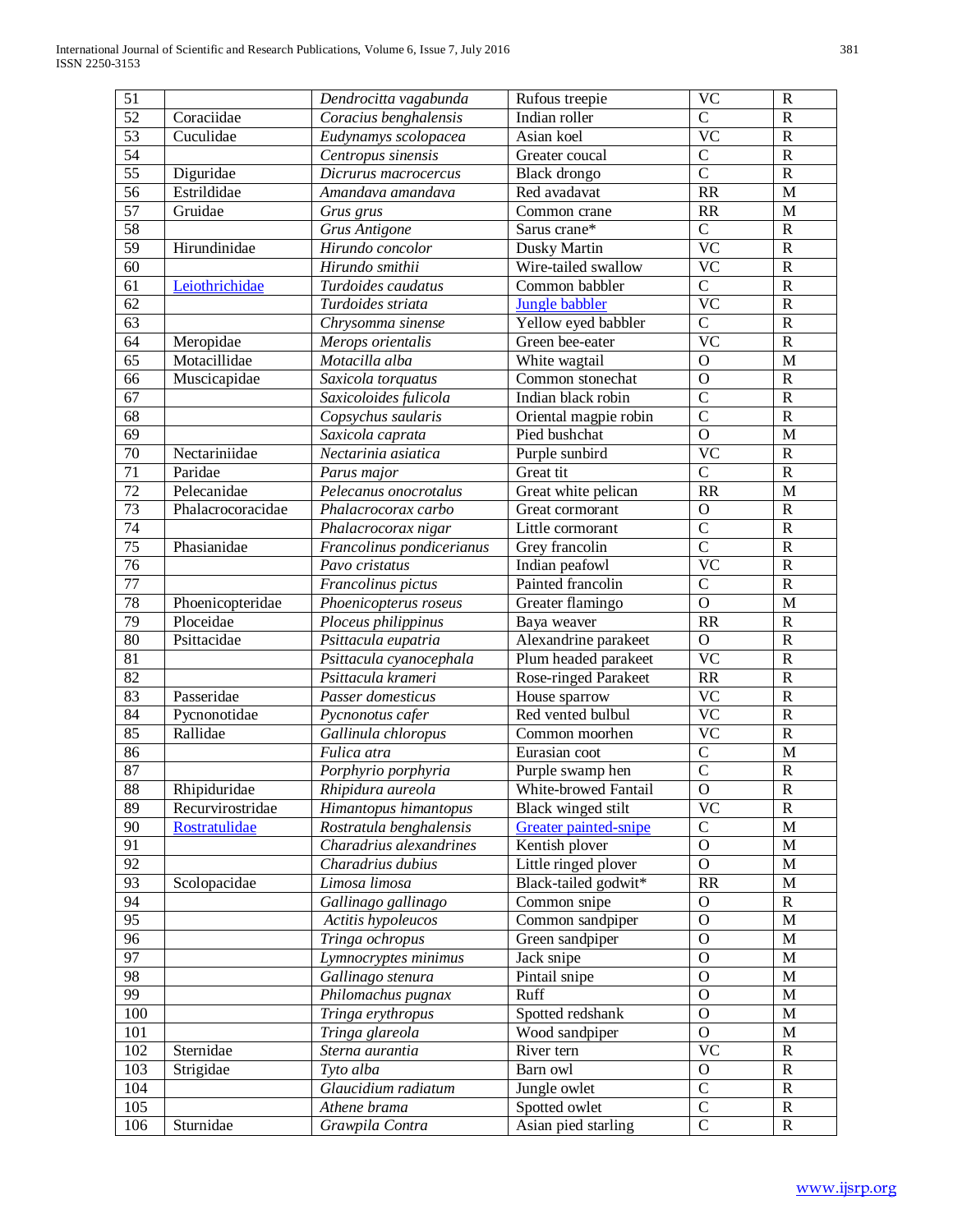| 107 |                   | Acridotheres ginginianus | <b>Bank myna</b>     |           | R |
|-----|-------------------|--------------------------|----------------------|-----------|---|
| 108 |                   | Sturnia pagodarum        | Brahminy starling    | VС        | R |
| 109 |                   | Acridotheres tristis     | Common myna          |           | R |
| 110 |                   | Pastor roseus            | <b>Rosy starling</b> | VС        | R |
| 111 | Threskiornithidae | Plegadis falcinellus     | Glossy ibis          | O         | M |
| 112 |                   | <b>Threskiornis</b>      | Black headed ibis*   | <b>VC</b> | R |
|     |                   | melanocephalus           |                      |           |   |
| 113 |                   | Platalea leucorodia      | Eurasian spoonbill   | Ω         | R |
| 114 |                   | Pseudibis papillosa      | Red naped ibis       |           | R |
| 115 | Turdinae          | Zoothera critrua         | Orange headed thrush | <b>RR</b> | R |
| 116 | Upupidae          | Upupa epops              | Common hoopoe        | $\Omega$  | R |

## **Note: Very Common (VC), Common (C), Occasional (O), Residential (R) and Migratory (M)**

Astrix (\*) denoted bird species of global importance categorized in IUCN Red Data List:

Critically Endangered : White rumped vulture

Endangered : Egyptian vulture

Vulnerable : Sarus crane

Near Threatened : Painted stork, Black necked stork, Black headed ibis, Black tailed godwit



### V. CONCLUSION

 Migration of the birds is a natural process in which birds fly from thousands of KM to find best ecological habitat. The presence of 35 migratory birds in and around CAVS Navania campus, indicates that it is one of the best habitat for migratory birds. Highly shallow muddier water bodies of CVAS Pond which is present at most of the periphery of water bodies preferred by the waders. The presence of carcass in college dumping area is a good source for the raptors. Due to tropical line the insects are more in the area so it attracts the insectivore birds. The availability of bushes and shrubs makes it best habitat too for the perching birds.

#### **REFERENCES**

- [1] Mehra, S. (2012). The avifauna of southern Rajasthan with special emphasis on threatened species and bioacoustics application in their identification and monitoring. Ph.D. Thesis, M.D.S. University, Ajmer.Pp256.
- [2] Vijayan, V. S. 1991. Bombay Natural History Society, Bombay.
- [3] Weller, M. W. 1981. Freshwater marshes and wildlife management. University of Minnesota Press. Minneapolis.
- [4] Furness, R.W & Greenwood, J.J. (1993). Birds as a monitor of Environmental Changes. Chapman and Hall, London.
- [5] Grimmett, R., Inskipp, C. and Inskipp, T. 2011. Birds of the Indian subcontinent. Oxford University, Replika Press Pvt. Ltd.
- [6] Ali S. The book of Indian Birds (12th and enlarged century edition)/ Bomb. Nat. Hist. Soc. Oxford Univ. Press, New Delhi, 1996
- [7] Vyas, R. (2013): Birds of Rajasthan. BNHS and Oxford University Press. Pp XIV + 326.
- [8] Sharma S.K & R. Tehsin (1994): Birds of Southern Rajasthan. Newsletter for Birdwatchers 34(5): 109-113.

#### **AUTHORS**

**First Author:** Harpreet Singh, B.V.Sc & AH, PG Scholar at CVAS, Navania Vallabhnagar – Udaipur (India). [gillvet888@gmail.com](mailto:gillvet888@gmail.com) 

**Second Author:** Hemant Joshi, M.V.Sc, Assistant Professor CVAS Navania Vallabhnagar – Udaipur (India). [drhemantjoshi13@gmail.com](mailto:drhemantjoshi13@gmail.com)

**Third Author:** Pratiksha Mishra, B.V.Sc & AH, PG Scholar at CVAS, Navania Vallabhnagar – Udaipur (India). [pratikshamishra192@gmail.com](mailto:pratikshamishra192@gmail.com)